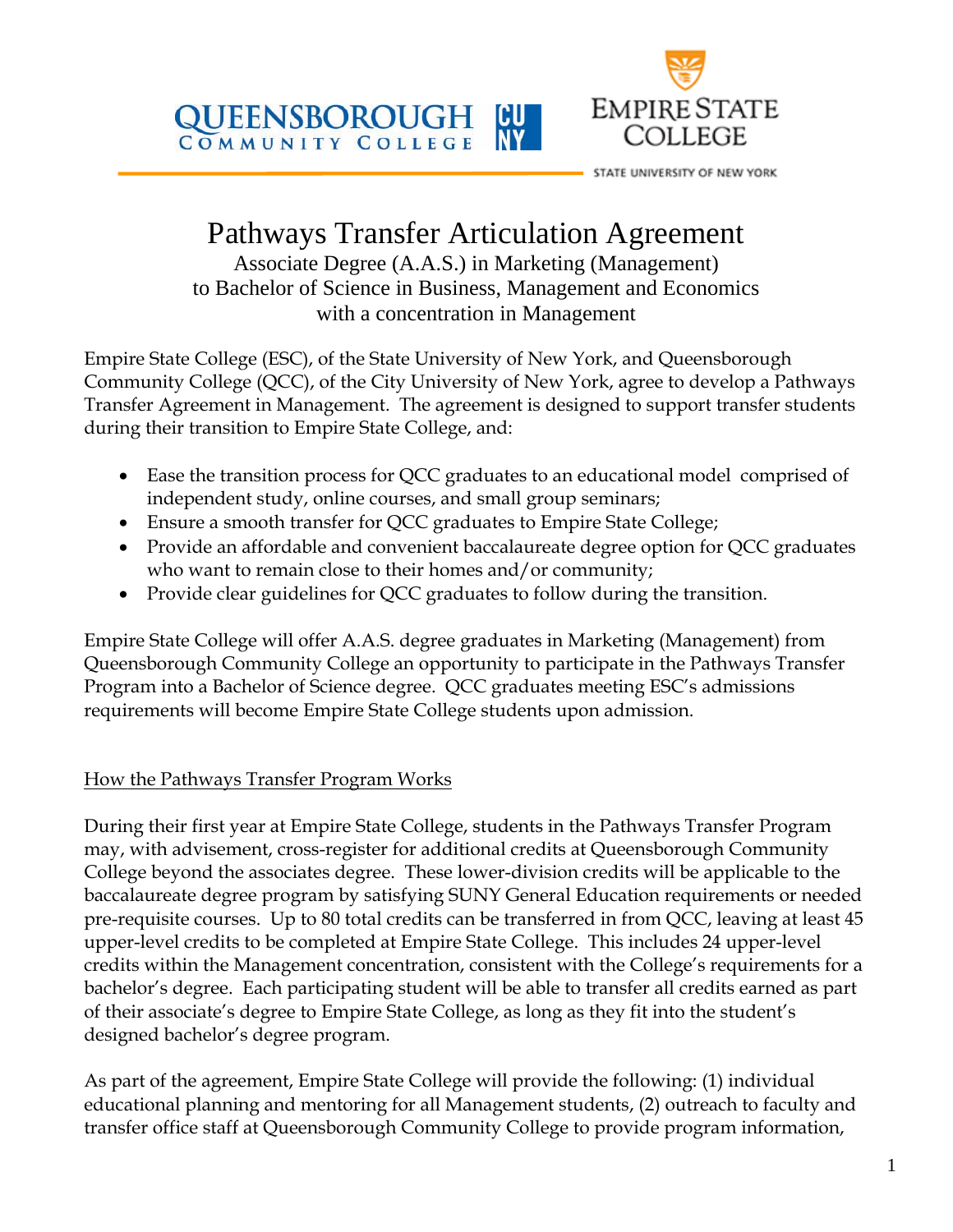and (3) offer information sessions for students at QCC, at Empire State College locations, and online.

Queensborough Community College agrees to provide: (1) access for cross-registered Pathways transfer students to campus facilities and resources (i.e. Library, academic support, computer labs), (2) promotion of the program on campus to current students, faculty advisors, and alumni, and (3) to include this transfer agreement in any college publications where such agreements are listed (i.e. college catalog, website, transfer office brochures).

Marketing (A.A.S. Management) to Management (B.S.) students may enroll at Empire State College on a full or part-time basis. With advisement from their faculty mentor at ESC, students may elect to design a degree program similar to the sample provided on page 4.

This agreement becomes effective when all signatures are affixed, and remains in effect for five years from that date (of last signature). The agreement may be amended or renewed by mutual agreement and will be formalized via revision of this agreement.

#### <u>Sample Degree Plan</u>

Please refer to Appendix A for a sample degree plan.

#### For Further Information

Baraka Corley Outreach and Recruitment Specialist Long Island Center **SUNY Empire State College** 716-876-4068 LICenroll@esc.edu

Dr. Brian Kerr Director of Articulation, Transfer and Educational Partnerships Queensborough Community College **Administration Building** 718 281-5483 bkerr@qcc.cuny.edu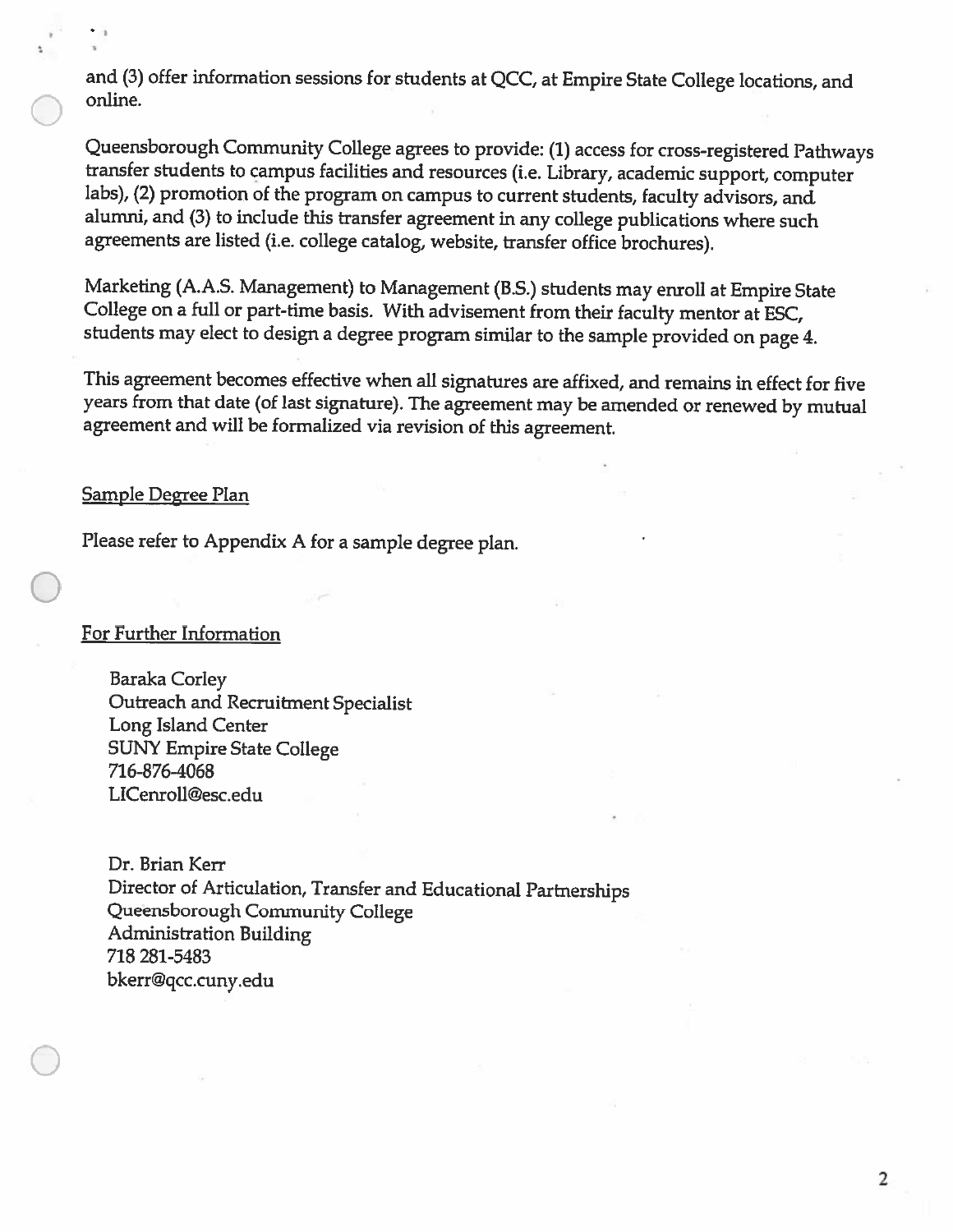**Signatures to the Agreement** 

# **EMPIRE STATE COLLEGE**

Deborah Ang

Acting Provost

Michael Spitzer Dean, Long Island Center

 $\frac{1}{\sqrt{1-\frac{1}{2}}}$ 

Date

## QUEENSBOROUGH COMMUNITY COLLEGE

 $\sqrt{A}$ ll Karen Steele

Interim Vice President for Academic Affairs

Jonas Falik Chair, Business Department

 $\sum_{\text{te}} / \frac{4}{3}$ Date

Date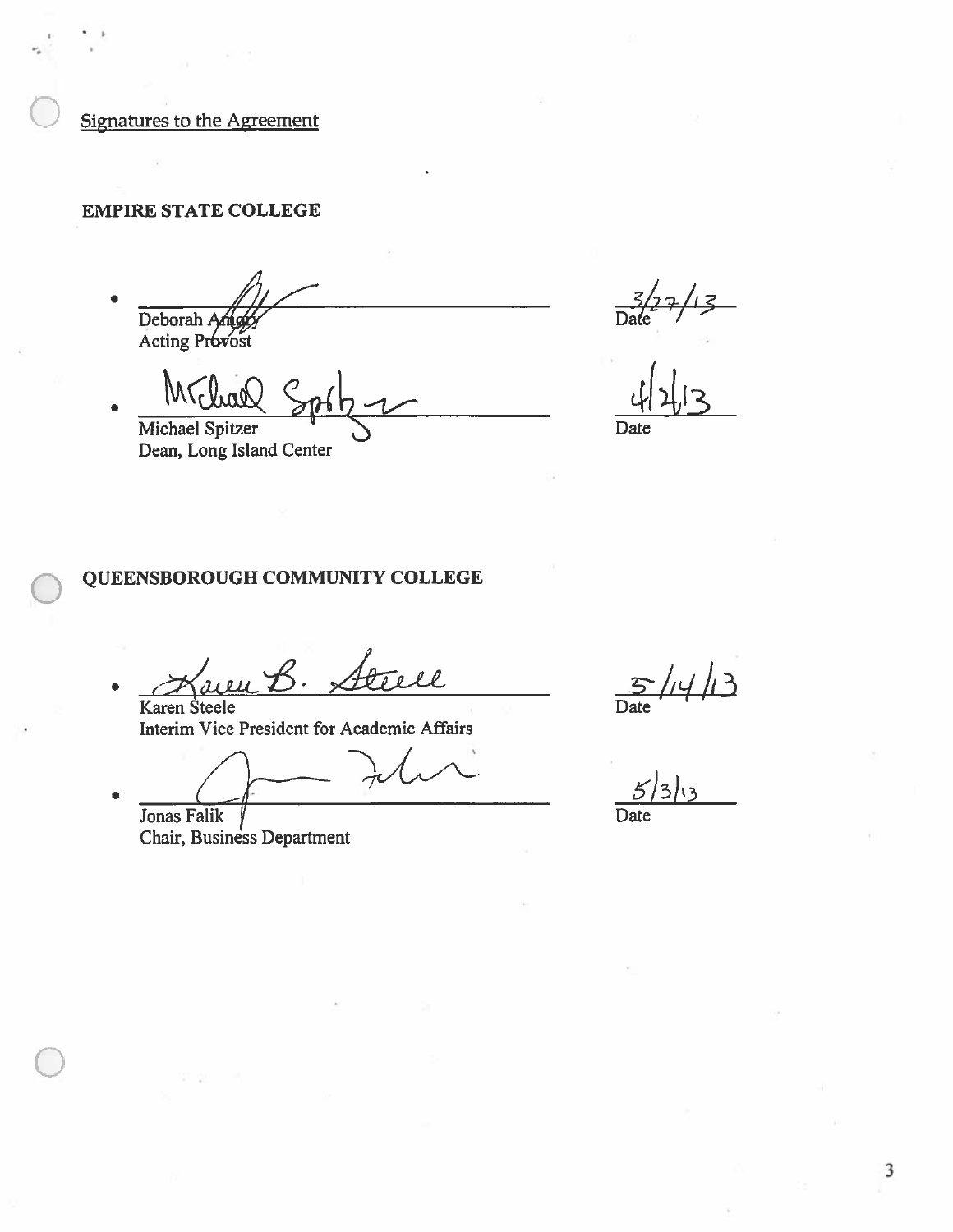## Appendix A - Sample Degree Plan

Degree: Area of Study: Concentration: **Bachelor of Science Business, Management and Economics** Management

## CUNY Queensborough Community College - A.A.S. Marketing (Management)

| * Business Organization and Management               | ٦ |
|------------------------------------------------------|---|
| Principles of Accounting I                           |   |
| * Business Law I                                     | 3 |
| <b>Elements of Marketing</b>                         | 4 |
| * Marketing Research                                 | 3 |
| <b>Elements of Salesmanship</b>                      | 3 |
| <b>Principles of Finance</b>                         | 3 |
| Principles of Statistics [1F]                        | 3 |
| <b>Elements of Advertising</b>                       | 3 |
| <b>Elements of Retailing</b>                         | 3 |
| <b>Business Elective</b>                             | 3 |
| Introduction to Microcomputer<br><b>Applications</b> |   |
| * Introduction to Micro or Macroeconomics<br>[3F     |   |

| * English Composition I [10F]                            |    |
|----------------------------------------------------------|----|
| * Mathematics in Contemporary Society<br>$\mathsf{IIFI}$ | ्र |
| Physical/Health Education/Dance                          |    |
| * English Composition II [7F]                            |    |
| * Laboratory Science [2F]                                |    |
| * Speech Communication                                   |    |
| * (American) History [4F]                                |    |

**Total Transcript Credit** 61

**Total Advanced Standing** 61

#### **SUNY Empire State College (Sample Only)**

| $* +$ Organizational Behavior   | 4 |
|---------------------------------|---|
| $* +$ Business Ethics           |   |
| <b>Principles of Management</b> | 4 |
| $* +$ Management Theory         | 4 |
| * + Strategic Management        | 4 |
| $* +$ Human Resource Management | 4 |
| + Diversity Management          | 4 |
| * + Marketing Management        | 4 |
| + Financial Management          | 4 |
| * + Labor Relations             | 4 |

| * + Educational Planning                           |   |
|----------------------------------------------------|---|
| $\overline{\ast}$<br>Foreign Language/Western Civ/ | 4 |
| Other World/Arts                                   |   |
| * + Advanced Liberal Arts Study                    |   |
| * + Advanced Liberal Arts Study                    |   |
| * + Advanced Liberal Arts Study                    | 4 |
| * + Advanced Liberal Arts Study                    |   |
| * + Advanced Liberal Arts Study                    | 3 |

(\*) Liberal Studies

(+) Advanced Level

Total Empire State College Credit 67 Degree Program Total 128